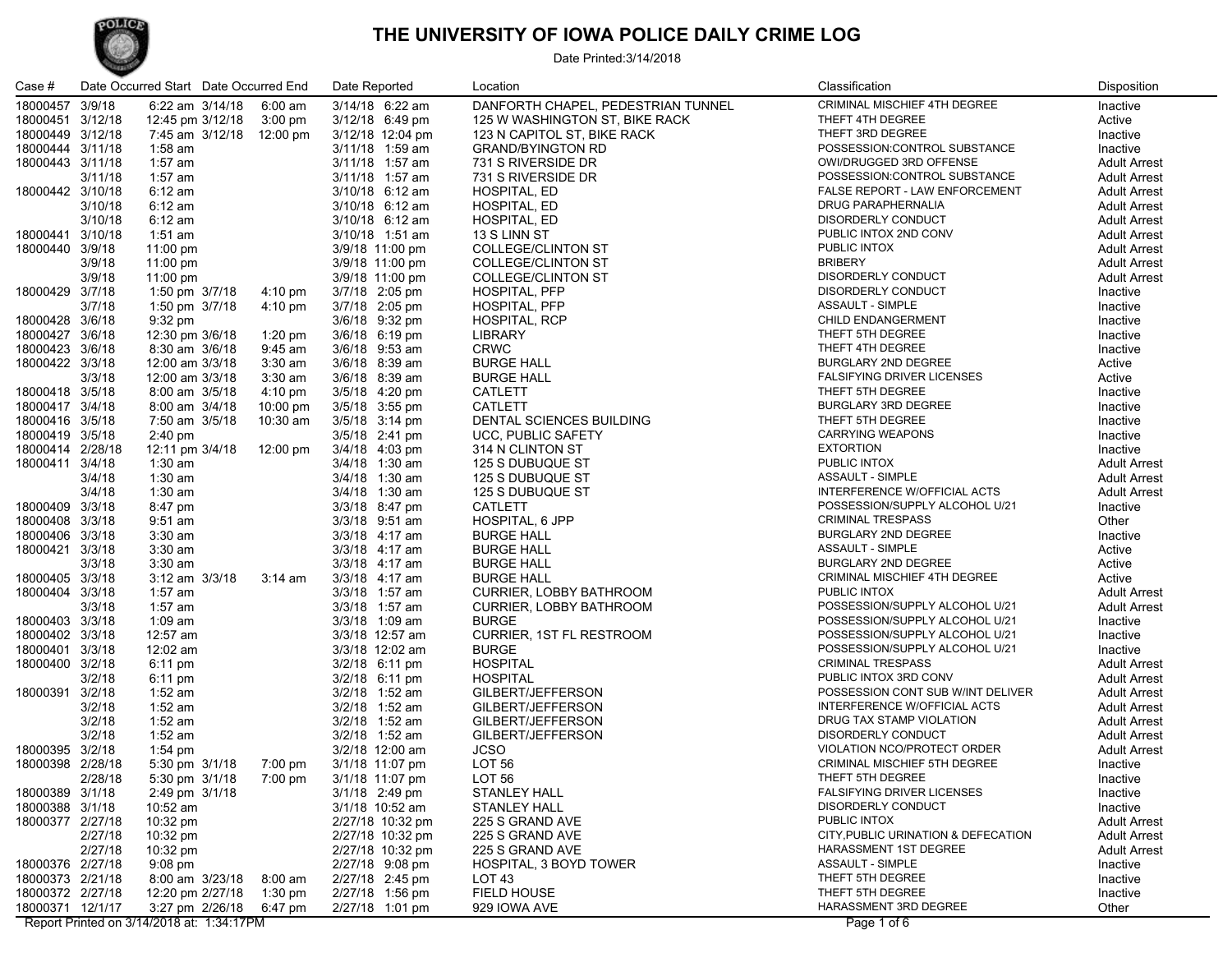# POLICE

#### **THE UNIVERSITY OF IOWA POLICE DAILY CRIME LOG**

Date Printed:3/14/2018

| Case #           |         | Date Occurred Start Date Occurred End      |                   | Date Reported                           | Location                            | Classification                      | Disposition            |
|------------------|---------|--------------------------------------------|-------------------|-----------------------------------------|-------------------------------------|-------------------------------------|------------------------|
| 18000370 2/24/18 |         | 8:00 pm 2/25/18 9:00 am                    |                   | 2/27/18 8:34 am                         | <b>SLATER</b>                       | ASSAULT C/INJURY                    | Inactive               |
| 18000369 2/10/18 |         | 12:01 am 2/26/18                           | $6:00 \text{ pm}$ | 2/26/18 5:01 pm                         | <b>CAMPUS</b>                       | HARASSMENT 3RD DEGREE               | Active                 |
|                  | 2/10/18 | 12:01 am 2/26/18                           | $6:00 \text{ pm}$ | 2/26/18 5:01 pm                         | <b>CAMPUS</b>                       | <b>STALKING</b>                     | Active                 |
| 18000368 2/26/18 |         | 5:00 am 2/26/18 9:30 am                    |                   | 2/26/18 4:38 pm                         | IMU                                 | UNAUTHORIZED COMPUTER ACCESS-SER    | <b>Adult Arrest</b>    |
|                  | 2/26/18 | 5:00 am 2/26/18 9:30 am                    |                   | 2/26/18 4:38 pm                         | <b>IMU</b>                          | THEFT 2ND DEGREE                    | <b>Adult Arrest</b>    |
| 18000367 2/25/18 |         | 9:15 pm 2/25/18 10:00 pm                   |                   | 2/26/18 2:41 pm                         | BURGE HALL, LAUNDRY ROOM            | THEFT 3RD DEGREE                    | Inactive               |
| 18000361 2/25/18 |         | 12:36 pm                                   |                   | 2/25/18 12:36 pm                        | <b>MAPF</b>                         | <b>FALSE IMPRISONMENT</b>           | <b>Adult Arrest</b>    |
|                  | 2/25/18 | 12:36 pm                                   |                   | 2/25/18 12:36 pm                        | <b>MAPF</b>                         | DOMESTIC ASSAULT C/INJURY           | <b>Adult Arrest</b>    |
| 18000360 2/25/18 |         | 3:39 am 2/25/18                            |                   | 2/25/18 3:39 am                         | 25 BYINGTON RD                      | PUBLIC INTOX                        | <b>Adult Arrest</b>    |
|                  |         |                                            |                   |                                         |                                     | POSSESSION/SUPPLY ALCOHOL U/21      |                        |
|                  | 2/25/18 | 3:39 am 2/25/18<br>1:00 am 2/25/18 1:35 am |                   | 2/25/18 3:39 am                         | 25 BYINGTON RD                      | POSSESSION/SUPPLY ALCOHOL U/21      | <b>Adult Arrest</b>    |
| 18000359 2/25/18 |         |                                            |                   | 2/25/18 1:35 am                         | <b>HILLCREST HALL</b>               |                                     | <b>Adult Exception</b> |
|                  | 2/25/18 | 1:00 am 2/25/18 1:35 am                    |                   | 2/25/18 1:35 am                         | <b>HILLCREST HALL</b>               | POSSESSION:CONTROL SUBSTANCE        | <b>Adult Exception</b> |
|                  | 2/25/18 | 1:00 am 2/25/18                            | 1:35 am           | 2/25/18 1:35 am                         | <b>HILLCREST HALL</b>               | DRUG PARAPHERNALIA                  | <b>Adult Exception</b> |
| 18000357 2/24/18 |         | $9:49$ pm                                  |                   | 2/24/18 9:49 pm                         | <b>HILLCREST</b>                    | POSSESSION/SUPPLY ALCOHOL U/21      | Inactive               |
| 18000356 2/24/18 |         | 9:20 pm 2/24/18 9:55 pm                    |                   | 2/24/18 9:20 pm                         | <b>CATLETT HALL</b>                 | POSSESSION:CONTROL SUBSTANCE        | <b>Adult Exception</b> |
|                  | 2/24/18 | 9:20 pm 2/24/18 9:55 pm                    |                   | 2/24/18 9:20 pm                         | <b>CATLETT HALL</b>                 | DRUG PARAPHERNALIA                  | <b>Adult Exception</b> |
| 18000354 2/24/18 |         | 4:45 pm 2/24/18                            | 4:53 pm           | 2/24/18 4:53 pm                         | <b>HILLCREST HALL</b>               | POSSESSION:CONTROL SUBSTANCE        | Inactive               |
|                  | 2/24/18 | 4:45 pm 2/24/18                            | 4:53 pm           | 2/24/18 4:53 pm                         | <b>HILLCREST HALL</b>               | DRUG PARAPHERNALIA                  | Inactive               |
| 18000353 2/24/18 |         | $12:29 \text{ pm}$                         |                   | 2/24/18 12:30 pm                        | <b>CRWC</b>                         | CHILD ENDANGERMENT                  | <b>Adult Arrest</b>    |
|                  | 2/24/18 | 12:29 pm                                   |                   | 2/24/18 12:30 pm                        | <b>CRWC</b>                         | INVASION OF PRIVACY - NUDITY        | <b>Adult Arrest</b>    |
|                  | 2/24/18 | 12:29 pm                                   |                   | 2/24/18 12:30 pm                        | <b>CRWC</b>                         | <b>INDECENT EXPOSURE</b>            | <b>Adult Arrest</b>    |
| 18000352 2/23/18 |         | 1:00 pm 2/23/18 1:10 pm                    |                   | 2/24/18 12:03 pm                        | HILLCREST HALL, SHOWER ROOM         | THEFT 4TH DEGREE                    | Inactive               |
| 18000351 2/24/18 |         | 2:48 am 2/24/18                            |                   | 2/24/18 2:48 am                         | <b>HILLCREST RESIDENCE HALL</b>     | POSSESSION:CONTROL SUBSTANCE        | <b>Adult Exception</b> |
| 18000350 2/24/18 |         | $2:11$ am                                  |                   | 2/24/18 2:11 am                         | <b>HILLCREST</b>                    | POSSESSION/SUPPLY ALCOHOL U/21      | Inactive               |
| 18000348 2/24/18 |         | 12:46 am                                   |                   | 2/24/18 12:46 am                        | HILLCREST HALL                      | <b>FALSIFYING DRIVER LICENSES</b>   | Inactive               |
| 18000347 2/24/18 |         | 12:07 am                                   |                   | 2/24/18 12:07 am                        | <b>HILLCREST HALL</b>               | DRUG PARAPHERNALIA                  | <b>Adult Exception</b> |
| 18000346 2/23/18 |         | 11:48 pm 2/24/18                           |                   | 2/23/18 11:48 pm                        | FRONT ST/BURLINGTON ST              | DRUG PARAPHERNALIA                  | Inactive               |
| 18000345 2/23/18 |         | 9:26 pm 2/23/18                            |                   | 2/23/18 9:26 pm                         | <b>HILLCREST HALL</b>               | POSSESSION:CONTROL SUBSTANCE        | <b>Adult Exception</b> |
|                  | 2/23/18 | 9:26 pm 2/23/18                            |                   | 2/23/18 9:26 pm                         | <b>HILLCREST HALL</b>               | DRUG PARAPHERNALIA                  | <b>Adult Exception</b> |
| 18000344 2/23/18 |         | $1:37$ pm                                  |                   | 2/23/18 4:39 pm                         | ADLER JOURNALISM BUILDING           | HARASSMENT 3RD DEGREE               | Other                  |
| 18000343 2/21/18 |         | 8:00 am 2/23/18 3:45 pm                    |                   | 2/23/18 3:45 pm                         | <b>PBB</b>                          | <b>CRIMINAL MISCHIEF 5TH DEGREE</b> | Inactive               |
| 18000342 2/23/18 |         | $2:41 \text{ pm}$                          |                   | 2/23/18 2:41 pm                         | HANCHER FOOTBRIDGE, NE              | DRUG PARAPHERNALIA                  | <b>Adult Exception</b> |
| 18000339 2/23/18 |         | 12:25 am 2/23/18 12:45 am                  |                   | 2/23/18 11:23 am                        | <b>CURRIER HALL</b>                 | <b>CRIMINAL MISCHIEF 4TH DEGREE</b> | <b>Adult Arrest</b>    |
| 18000338 2/23/18 |         | $10:22$ am                                 |                   | 2/23/18 10:26 am                        | <b>UNKNOWN</b>                      | <b>FALSIFYING DRIVER LICENSES</b>   | Inactive               |
| 18000336 2/23/18 |         | 8:19 am                                    |                   | 2/23/18 8:19 am                         | 1864 ALGONQUIN RD                   | DRUG PARAPHERNALIA                  | <b>Adult Arrest</b>    |
|                  | 2/23/18 | 8:19 am                                    |                   | 2/23/18 8:19 am                         | 1864 ALGONQUIN RD                   | POSSESSION:CONTROL SUBSTANCE        | <b>Adult Arrest</b>    |
| 18000335 2/23/18 |         | $3:33$ am                                  |                   | 2/23/18 3:33 am                         | <b>BURGE</b>                        | POSSESSION/SUPPLY ALCOHOL U/21      | Inactive               |
| 18000334 2/23/18 |         | $2:09$ am                                  |                   | 2/23/18 2:09 am                         | N CLINTON ST/E MARKET ST            | PUBLIC INTOX                        | <b>Adult Arrest</b>    |
| 18000333 2/23/18 |         | 1:40 am 2/23/18 2:16 am                    |                   | 2/23/18 1:40 am                         | <b>CLINTON/HARRISON</b>             | PUBLIC INTOX                        | <b>Adult Arrest</b>    |
| 18000332 2/23/18 |         | 12:47 am                                   |                   | 2/23/18 12:47 am                        | <b>FIELDHOUSE BAR</b>               | POSSESSION/SUPPLY ALCOHOL U/21      | Inactive               |
| 18000331 2/22/18 |         | 11:52 pm 2/23/18 12:20 am                  |                   | 2/22/18 11:52 pm                        | <b>MAYFLOWER HALL</b>               | POSSESSION/SUPPLY ALCOHOL U/21      | <b>Adult Exception</b> |
|                  | 2/22/18 | 11:52 pm 2/23/18 12:20 am                  |                   | 2/22/18 11:52 pm                        | <b>MAYFLOWER HALL</b>               | POSSESSION:CONTROL SUBSTANCE        | <b>Adult Exception</b> |
| 18000329 2/16/18 |         | $10:00 \text{ pm}$                         |                   | 2/22/18 3:42 pm                         | BURGE HALL, S BASEMENT LAUNDRY ROOM | THEFT 5TH DEGREE                    | Inactive               |
| 18000327 2/22/18 |         | 7:30 am 2/22/18 11:00 am                   |                   | 2/22/18 1:31 pm                         | 115 S GRAND AVE, BIKE RACK          | THEFT 4TH DEGREE                    | Inactive               |
| 18000325 2/21/18 |         | $6:30 \text{ pm}$                          |                   | 2/22/18 8:50 am                         | BURGE HALL, FRONT DESK              | <b>FALSIFYING DRIVER LICENSES</b>   | Inactive               |
| 18000324 2/15/18 |         | 9:30 pm 2/15/18 10:30 pm                   |                   | 2/21/18 3:53 pm                         | <b>CRWC</b>                         | THEFT 5TH DEGREE                    | Inactive               |
| 18000323 2/21/18 |         | $3:30$ pm                                  |                   | 2/21/18 3:31 pm                         | IMU, HAWK SHOP                      | THEFT 5TH DEGREE                    | Inactive               |
| 18000319 2/7/18  |         |                                            |                   | 8:45 pm 2/7/18 10:30 pm 2/21/18 2:35 pm | FIELD HOUSE, S GYM                  | JOINT CRIMINAL CONDUCT              | Juvenile Custody       |
|                  | 2/7/18  | 8:45 pm 2/7/18                             | 10:30 pm          | 2/21/18 2:35 pm                         | FIELD HOUSE, S GYM                  | THEFT 5TH DEGREE                    | Juvenile Custody       |
| 18000318 1/1/18  |         | 6:00 pm 1/5/18                             | 10:00 pm          | 2/21/18 2:05 pm                         | FIELD HOUSE, S GYM                  | THEFT 5TH DEGREE                    | Inactive               |
| 18000317 2/12/18 |         | 8:00 pm 2/12/18                            | 9:20 pm           | 2/21/18 12:42 pm                        | <b>FIELD HOUSE</b>                  | THEFT 5TH DEGREE                    | Inactive               |
| 18000316 8/13/17 |         | $8:00$ am                                  |                   | 2/21/18 9:44 am                         | <b>BURGE</b>                        | ASSAULT/INT SEX ABUSE/NO INJUR      | Inactive               |
| 18000313 2/20/18 |         | 6:15 pm 2/20/18                            | 6:34 pm           | 2/20/18 6:15 pm                         | HOSPITAL, ED                        | ASSAULT ON PO/HCP                   | Inactive               |
| 18000312 2/12/18 |         | 6:00 pm 2/12/18                            | 7:00 pm           | 2/20/18 3:37 pm                         | FIELD HOUSE                         | THEFT 5TH DEGREE                    | Inactive               |
| 18000305 2/19/18 |         | 2:07 pm 2/19/18                            |                   | 2/19/18 2:07 pm                         | HOSPITAL, ED                        | PUBLIC INTOX                        | <b>Adult Arrest</b>    |
| 18000303 2/18/18 |         | 11:44 pm                                   |                   | 2/18/18 11:44 pm                        | <b>HILLCREST HALL</b>               | POSSESSION:CONTROL SUBSTANCE        | <b>Adult Exception</b> |
|                  | 2/18/18 | 11:44 pm                                   |                   | 2/18/18 11:44 pm                        | HILLCREST HALL                      | DRUG PARAPHERNALIA                  | <b>Adult Exception</b> |

Report Printed on 3/14/2018 at: 1:34:18PM Page 2 of 6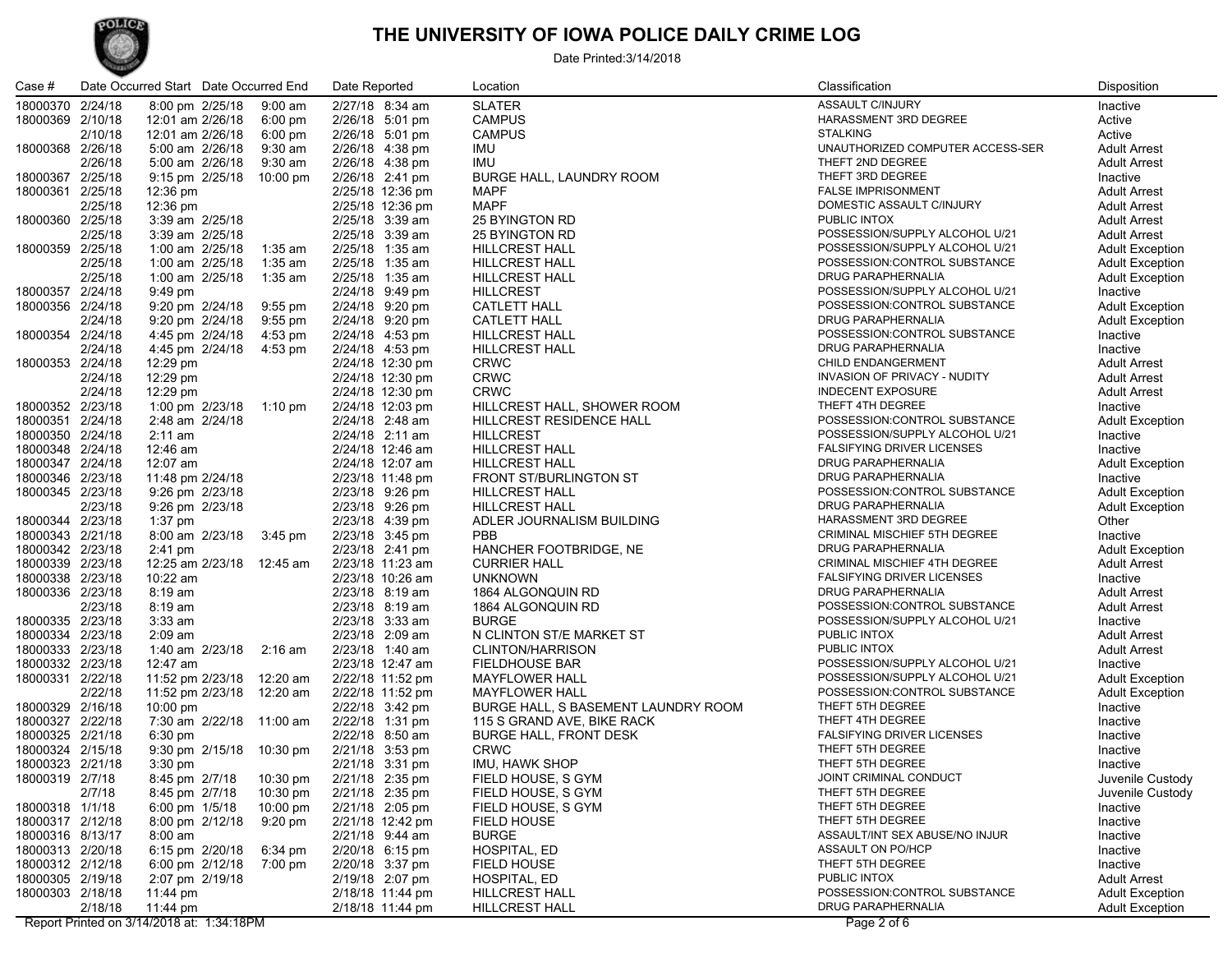## POLICE

#### **THE UNIVERSITY OF IOWA POLICE DAILY CRIME LOG**

Date Printed:3/14/2018

| Case #                               |                    | Date Occurred Start Date Occurred End |                              | Date Reported                        | Location                                       | Classification                      | Disposition                                |
|--------------------------------------|--------------------|---------------------------------------|------------------------------|--------------------------------------|------------------------------------------------|-------------------------------------|--------------------------------------------|
| 18000298 2/18/18                     |                    | $2:16$ am                             |                              | 2/18/18 2:16 am                      | <b>CATLETT</b>                                 | POSSESSION/SUPPLY ALCOHOL U/21      | Inactive                                   |
| 18000290 2/17/18                     |                    | 1:13 am 2/17/18                       | 1:53 am                      | 2/17/18 1:13 am                      | <b>CURRIER HALL</b>                            | POSSESSION/SUPPLY ALCOHOL U/21      | Inactive                                   |
| 18000287 2/16/18                     |                    | 6:21 am 2/16/18                       | 6:38 am                      | 2/16/18 10:01 am                     | LIBRARY, 1ST FLOOR COMMONS AREA                | THEFT 5TH DEGREE                    | Inactive                                   |
| 18000285 2/16/18                     |                    | $3:05$ am                             |                              | 2/16/18 3:05 am                      | <b>SLATER</b>                                  | POSSESSION/SUPPLY ALCOHOL U/21      | Inactive                                   |
| 18000284 2/16/18                     |                    | 12:47 am                              |                              | 2/16/18 12:47 am                     | <b>HILLCREST</b>                               | POSSESSION/SUPPLY ALCOHOL U/21      | Inactive                                   |
| 18000283 2/15/18                     |                    | 11:34 pm                              |                              | 2/15/18 11:34 pm                     | <b>HILLCREST HALL</b>                          | POSSESSION:CONTROL SUBSTANCE        | <b>Adult Exception</b>                     |
|                                      | 2/15/18            | 11:34 pm                              |                              | 2/15/18 11:34 pm                     | <b>HILLCREST HALL</b>                          | DRUG PARAPHERNALIA                  | <b>Adult Exception</b>                     |
| 18000282 2/15/18                     |                    | 11:28 pm 2/16/18 12:42 am             |                              | 2/15/18 11:28 pm                     | MAYFLOWER                                      | POSSESSION:CONTROL SUBSTANCE        | <b>Adult Exception</b>                     |
| 18000281 2/15/18                     |                    | 4:31 pm                               |                              | 2/15/18 4:31 pm                      | <b>FIELD HOUSE</b>                             | PROVIDE FALSE ID INFO               | Juvenile Custody                           |
|                                      | 2/15/18            | 4:31 pm                               |                              | 2/15/18 4:31 pm                      | <b>FIELD HOUSE</b>                             | THEFT 5TH DEGREE                    | Juvenile Custody                           |
| 18000274 2/14/18                     |                    | 8:38 pm 2/14/18                       |                              | 2/14/18 8:38 pm                      | <b>GRAND/S GRAND</b>                           | POSSESSION:CONTROL SUBSTANCE        | <b>Adult Exception</b>                     |
| 18000271 2/14/18                     |                    | $3:00$ am                             |                              | 2/14/18 8:37 am                      | <b>VISUAL ARTS BUILDING</b>                    | <b>CRIMINAL MISCHIEF 5TH DEGREE</b> | Inactive                                   |
| 18000267 2/13/18                     |                    | 4:00 pm 2/13/18                       |                              | 2/13/18 7:04 pm                      | HOSPITAL, WILD ROSE GIFT SHOP                  | THEFT 5TH DEGREE                    | Unfounded                                  |
| 18000266 2/13/18                     |                    | 5:40 pm                               | 7:04 pm<br>$6:30 \text{ pm}$ | 2/13/18 6:45 pm                      | <b>CRWC, BASKETBALL COURT</b>                  | THEFT 3RD DEGREE                    | Active                                     |
| 18000278 2/12/18                     |                    | 7:00 pm 2/12/18                       | $8:00 \text{ pm}$            | 2/13/18 4:09 pm                      | <b>FIELD HOUSE</b>                             | JOINT CRIMINAL CONDUCT              | Juvenile Custody                           |
|                                      | 2/12/18            | 7:00 pm 2/12/18                       | 8:00 pm                      | 2/13/18 4:09 pm                      | <b>FIELD HOUSE</b>                             | THEFT 5TH DEGREE                    | Juvenile Custody                           |
| 18000256 2/12/18                     |                    | 11:37 am                              |                              | 2/12/18 11:37 am                     | <b>STANLEY HALL</b>                            | CRIMINAL MISCHIEF 2ND DEGREE        | Inactive                                   |
| 18000257 2/12/18                     |                    | 10:00 am 2/12/18 10:30 am             |                              | 2/12/18 11:19 am                     | HOSPITAL, COMPASS CAFE                         | THEFT 5TH DEGREE                    | <b>Adult Arrest</b>                        |
|                                      |                    |                                       |                              |                                      | IMU                                            | HARASSMENT 2ND DEGREE               |                                            |
| 18000254 2/11/18<br>18000252 2/11/18 |                    | 10:41 pm<br>12:00 am 2/11/18          | 7:50 am                      | 2/11/18 10:41 pm<br>2/11/18 8:27 am  | HOSPITAL, CHILDRENS HOSPITAL                   | THEFT 5TH DEGREE                    | Inactive<br>Inactive                       |
| 18000315 2/11/18                     |                    |                                       |                              |                                      |                                                | ASSAULT - SIMPLE                    |                                            |
| 18000251 2/11/18                     |                    | 12:00 am 2/11/18<br>1:45 am 2/11/18   | $4:00$ am<br>2:45 am         | 2/11/18 4:21 am<br>2/11/18 1:45 am   | <b>BURGE</b><br>301 N CLINTON ST               | FALSIFYING DRIVER LICENSES          | Inactive<br>Active                         |
|                                      |                    |                                       | $2:45$ am                    |                                      |                                                | PUBLIC INTOX                        |                                            |
|                                      | 2/11/18<br>2/11/18 | 1:45 am 2/11/18<br>1:45 am 2/11/18    | 2:45 am                      | 2/11/18 1:45 am<br>2/11/18 1:45 am   | 301 N CLINTON ST<br>301 N CLINTON ST           | POSSESSION/SUPPLY ALCOHOL U/21      | Active<br>Active                           |
|                                      |                    | 12:47 am                              |                              |                                      |                                                | OWI/DRUGGED 1ST OFFENSE             |                                            |
| 18000250 2/11/18<br>18000249 2/10/18 |                    | 11:36 pm                              |                              | 2/11/18 12:00 am<br>2/10/18 11:36 pm | <b>BURLINGTON/GILBERT ST</b><br><b>CATLETT</b> | POSSESSION/SUPPLY ALCOHOL U/21      | Active<br>Inactive                         |
| 18000246 2/10/18                     |                    |                                       |                              |                                      |                                                | <b>DRUG PARAPHERNALIA</b>           |                                            |
|                                      |                    | 10:19 pm 2/10/18 11:15 pm             |                              | 2/10/18 10:19 pm                     | LINN/IOWA<br><b>DC'S BAR</b>                   | POSSESSION/SUPPLY ALCOHOL U/21      | Active                                     |
| 18000244 2/10/18                     |                    | $1:11$ am                             |                              | 2/10/18 1:11 am<br>2/9/18 7:53 pm    | <b>FIELD HOUSE</b>                             | JOINT CRIMINAL CONDUCT              | Inactive                                   |
| 18000241 2/9/18                      | 2/9/18             | 7:00 pm 2/9/18                        | 7:40 pm                      |                                      | FIELD HOUSE                                    | THEFT 5TH DEGREE                    | Juvenile Custody                           |
|                                      |                    | 7:00 pm 2/9/18                        | 7:40 pm                      | 2/9/18 7:53 pm                       |                                                | UNLAWFUL USE OF DRIVER'S LICEN      | Juvenile Custody                           |
| 18000242 2/9/18                      |                    | 7:32 pm                               |                              | 2/9/18 7:32 pm                       | <b>BURGE HALL</b>                              | POSSESSION/SUPPLY ALCOHOL U/21      | Inactive                                   |
|                                      | 2/9/18             | 7:32 pm                               |                              | 2/9/18 7:32 pm<br>2/9/18 2:41 pm     | <b>BURGE HALL</b>                              | THEFT 5TH DEGREE                    | Inactive                                   |
| 18000239 2/8/18                      |                    | 9:00 pm 2/8/18                        | 10:30 pm                     |                                      | <b>FIELD HOUSE</b>                             | POSSESSION/SUPPLY ALCOHOL U/21      | Active                                     |
| 18000236 2/8/18                      |                    | 11:33 pm                              |                              | 2/8/18 11:33 pm                      | <b>BURGE HALL</b>                              | <b>BURGLARY 3RD DEGREE</b>          | Inactive                                   |
| 18000237 2/8/18<br>18000233 2/8/18   |                    | 10:00 pm 2/8/18                       | 10:15 pm                     | 2/8/18 11:18 pm                      | <b>CATLETT HALL</b>                            | PUBLIC INTOX                        | <b>Adult Arrest</b>                        |
|                                      |                    | $12:12$ am                            |                              | 2/8/18 12:12 am                      | HOSPITAL, JPP                                  | ASSAULT - SIMPLE                    | <b>Adult Arrest</b>                        |
|                                      | 2/8/18             | 12:12 am                              |                              | 2/8/18 12:12 am                      | HOSPITAL, JPP                                  | HARASSMENT 3RD DEGREE               | <b>Adult Arrest</b>                        |
| 18000231 2/7/18<br>18000230 2/7/18   |                    | $12:56 \text{ pm}$                    |                              | 2/7/18 12:56 pm<br>2/7/18 10:50 am   | LINDQUIST CENTER<br>PETERSEN HALL              | <b>EXTORTION</b>                    | Inactive                                   |
|                                      |                    | 6:20 am                               |                              | 2/7/18 10:11 am                      | <b>MERF</b>                                    | THEFT 5TH DEGREE                    | Inactive                                   |
| 18000229 2/7/18<br>18000226 12/16/17 |                    | 9:55 am 2/7/18<br>8:00 am 1/22/18     | 10:00 am<br>$2:00$ pm        | 2/6/18 12:26 pm                      | CARVER HAWKEYE ARENA                           | THEFT 5TH DEGREE                    | Inactive<br>Inactive                       |
| 18000223 2/5/18                      |                    | 9:42 pm                               |                              | 2/5/18 9:41 pm                       | <b>STANLEY HALL</b>                            | <b>DRUG PARAPHERNALIA</b>           |                                            |
| 18000221 2/2/18                      |                    | 5:00 pm 2/5/18                        | 12:52 pm                     | 2/5/18 12:52 pm                      | PBB, 1ST FL W MENS RESTROOM                    | CRIMINAL MISCHIEF 5TH DEGREE        | <b>Adult Exception</b>                     |
| 18000218 1/25/18                     |                    | 8:00 pm 2/1/18                        | 8:30 am                      | 2/5/18 8:46 am                       | 325 GRAND AVE, BIKE RACKS                      | THEFT 5TH DEGREE                    | Inactive<br>Active                         |
| 18000216 2/4/18                      |                    | 10:00 pm 2/4/18                       | 11:17 pm                     | 2/4/18 11:17 pm                      | MAYFLOWER                                      | ASSAULT C/INJURY                    | <b>Adult Exception</b>                     |
| 18000213 2/3/18                      |                    | 11:53 pm                              |                              | 2/3/18 11:53 pm                      | <b>HILLCREST HALL</b>                          | POSSESSION:CONTROL SUBSTANCE        | <b>Adult Exception</b>                     |
|                                      | 2/3/18             |                                       |                              | 2/3/18 11:53 pm                      | <b>HILLCREST HALL</b>                          | DRUG PARAPHERNALIA                  |                                            |
| 18000212 2/3/18                      |                    | 11:53 pm<br>11:10 pm                  |                              | 2/3/18 11:10 pm                      | <b>SLATER HALL</b>                             | POSSESSION/SUPPLY ALCOHOL U/21      | <b>Adult Exception</b><br>Inactive         |
| 18000210 2/3/18                      |                    |                                       |                              | 2/3/18 9:49 pm                       | <b>CURRIER HALL</b>                            | HARASSMENT 3RD DEGREE               |                                            |
| 18000209 2/3/18                      |                    | $9:00 \text{ pm}$<br>6:30 pm 2/3/18   | $8:00 \text{ pm}$            | 2/3/18 8:53 pm                       | FIELD HOUSE                                    | JOINT CRIMINAL CONDUCT              | Other<br>Juvenile Custody                  |
|                                      |                    | 6:30 pm 2/3/18                        |                              | 2/3/18 8:53 pm                       | FIELD HOUSE                                    | THEFT 5TH DEGREE                    |                                            |
| 18000205 2/3/18                      | 2/3/18             | 3:45 am                               | $8:00 \text{ pm}$            | 2/3/18 3:45 am                       | <b>HILLCREST HALL</b>                          | POSSESSION/SUPPLY ALCOHOL U/21      | Juvenile Custody<br><b>Adult Arrest</b>    |
|                                      |                    | $3:45$ am                             |                              |                                      | <b>HILLCREST HALL</b>                          | PUBLIC INTOX                        |                                            |
|                                      | 2/3/18<br>2/3/18   | $3:45$ am                             |                              | 2/3/18 3:45 am<br>2/3/18 3:45 am     | <b>HILLCREST HALL</b>                          | <b>FALSIFYING DRIVER LICENSES</b>   | <b>Adult Arrest</b><br><b>Adult Arrest</b> |
| 18000204 2/3/18                      |                    | $1:30$ am                             |                              | 2/3/18 1:30 am                       | 124 S DUBUQUE ST                               | PUBLIC INTOX                        | <b>Adult Exception</b>                     |
| 18000203 2/2/18                      |                    | 11:22 $pm$                            |                              | 2/2/18 11:22 pm                      | <b>HILLCREST</b>                               | POSSESSION/SUPPLY ALCOHOL U/21      | Inactive                                   |
| 18000192 2/1/18                      |                    |                                       |                              | 2/2/18 6:44 pm                       | CRWC, 3RD FL NE CORNER                         | THEFT 4TH DEGREE                    |                                            |
|                                      |                    | 6:00 pm 2/1/18                        | 6:44 pm                      |                                      |                                                |                                     | Inactive                                   |

Report Printed on 3/14/2018 at: 1:34:18PM Page 3 of 6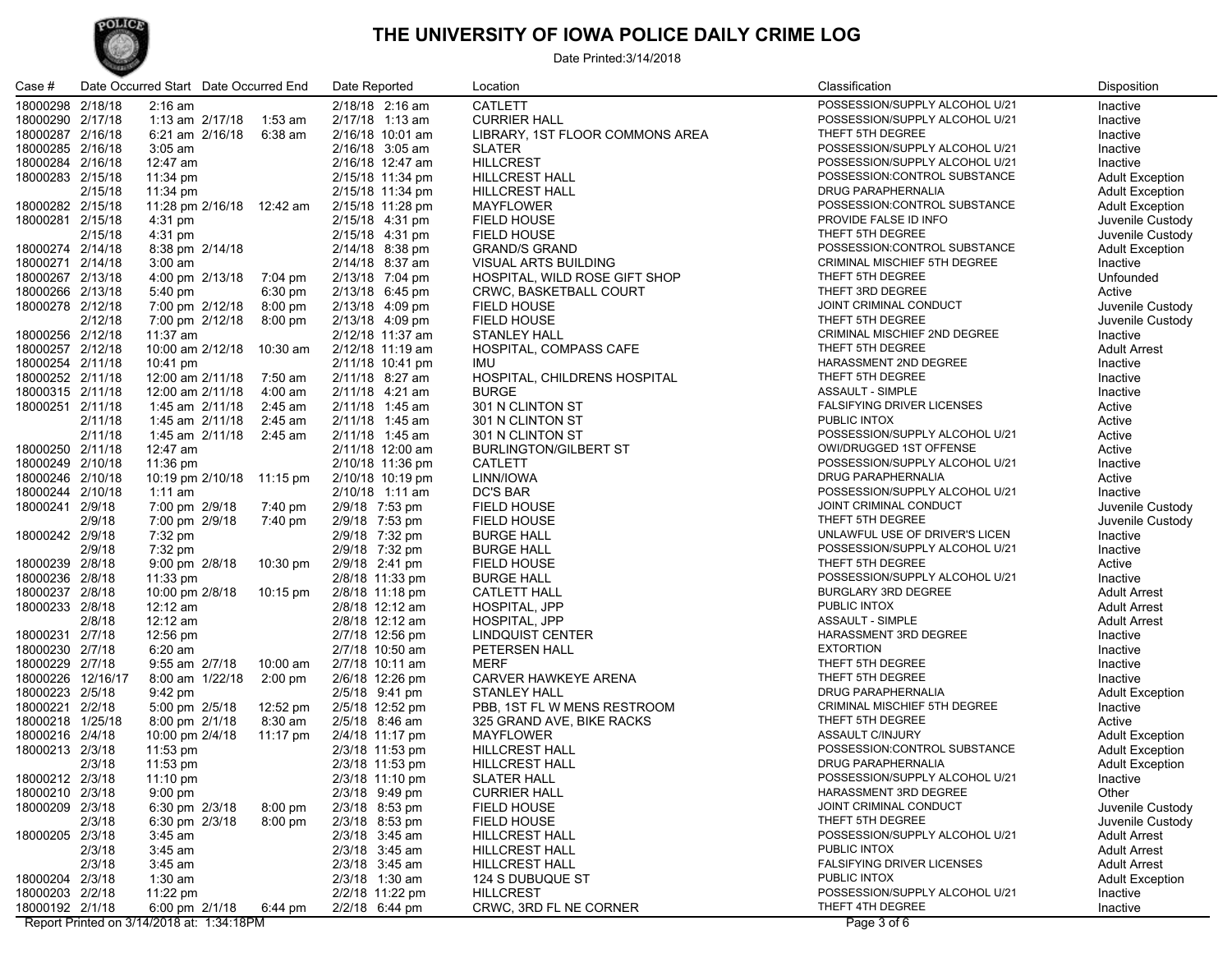#### **THE UNIVERSITY OF IOWA POLICE DAILY CRIME LOG**



#### Date Printed:3/14/2018

|                  | Case #            |          | Date Occurred Start Date Occurred End |                    | Date Reported    | Location                                                                   | Classification                    | Disposition            |
|------------------|-------------------|----------|---------------------------------------|--------------------|------------------|----------------------------------------------------------------------------|-----------------------------------|------------------------|
|                  | 18000185 12/15/17 |          | 12:00 pm 1/31/18 10:34 am             |                    | 1/31/18 10:34 am | HANCHER FOOTBRIDGE, ROCK STATUES                                           | CRIMINAL MISCHIEF 4TH DEGREE      | Inactive               |
|                  | 18000183 1/30/18  |          | 9:13 pm 1/30/18                       |                    | 1/30/18 9:13 pm  | <b>FRONT/BURLINGTON ST</b>                                                 | DRUG TAX STAMP VIOLATION          | <b>Adult Arrest</b>    |
|                  |                   | 1/30/18  | 9:13 pm 1/30/18                       |                    | 1/30/18 9:13 pm  | <b>FRONT/BURLINGTON ST</b>                                                 | DELIVER CONTROLLED SUBSTANCE      | <b>Adult Arrest</b>    |
|                  |                   | 1/30/18  | 9:13 pm 1/30/18                       |                    | 1/30/18 9:13 pm  | FRONT/BURLINGTON ST                                                        | POSSESSION OF PRESCRIPTION DRUGS  | <b>Adult Arrest</b>    |
|                  | 18000182 1/30/18  |          |                                       | 5:00 pm            | 1/30/18 7:06 pm  | <b>CRWC</b>                                                                | THEFT 3RD DEGREE                  |                        |
|                  | 18000180 1/30/18  |          | 4:30 pm 1/30/18                       |                    |                  |                                                                            | SEXUAL ABUSE 3RD DEGREE           | Inactive               |
|                  |                   |          | $3:00$ pm                             |                    | 1/30/18 4:13 pm  | <b>CURRIER HALL</b>                                                        | HARASSMENT 3RD DEGREE             | Inactive               |
|                  | 18000177 1/5/18   |          | 3:40 am 1/30/18 11:50 am              |                    | 1/30/18 11:50 am | 24 LINCOLN AVE                                                             |                                   | Inactive               |
|                  | 18000176 1/30/18  |          | 12:35 am                              |                    | 1/30/18 12:37 am | 115 W IOWA AVE                                                             | PUBLIC INTOX                      | <b>Adult Arrest</b>    |
|                  |                   | 1/30/18  | 12:35 am                              |                    | 1/30/18 12:37 am | 115 W IOWA AVE                                                             | UNLAWFUL USE OF DRIVER'S LICEN    | <b>Adult Arrest</b>    |
|                  |                   | 1/30/18  | 12:35 am                              |                    | 1/30/18 12:37 am | 115 W IOWA AVE                                                             | POSSESSION/SUPPLY ALCOHOL U/21    | <b>Adult Arrest</b>    |
|                  | 18000175 1/29/18  |          | $3:26$ pm                             |                    | 1/29/18 3:25 pm  | MAPF                                                                       | THEFT 2ND DEGREE                  | Inactive               |
|                  | 18000173 1/28/18  |          | 12:00 am 1/28/18                      | $1:00$ am          | 1/29/18 12:00 pm | 240 S MADISON ST, BIKE RACK                                                | THEFT 2ND DEGREE                  | Active                 |
|                  | 18000171 1/28/18  |          | 7:00 pm 1/28/18                       | $9:00$ pm          | 1/29/18 9:16 am  | FIELD HOUSE, S GYM, S BLEACHERS                                            | THEFT 5TH DEGREE                  | Inactive               |
|                  |                   | 1/28/18  | 7:00 pm 1/28/18                       | $9:00 \text{ pm}$  | 1/29/18 9:16 am  | FIELD HOUSE, S GYM, S BLEACHERS                                            | FORGERY (CREDIT CARDS) U/\$1000   | Inactive               |
|                  | 18000168 1/28/18  |          | 8:16 pm                               |                    | 1/28/18 8:16 pm  | LOT 43, NORTH                                                              | CRIMINAL MISCHIEF 3RD DEGREE      | Inactive               |
|                  | 18000167 1/28/18  |          | $11:11$ am                            |                    | 1/28/18 11:11 am | LINDQUIST CENTER                                                           | CRIMINAL MISCHIEF 5TH DEGREE      | Inactive               |
|                  | 18000166 1/28/18  |          | 4:35 am                               |                    | 1/28/18 4:35 am  | 300 N RIVERSIDE DR                                                         | POSSESSION/SUPPLY ALCOHOL U/21    | Inactive               |
|                  | 18000165 1/28/18  |          | $2:00 \text{ am}$                     |                    | 1/28/18 2:12 am  | LOT <sub>43</sub>                                                          | POSSESSION/SUPPLY ALCOHOL U/21    | <b>Adult Arrest</b>    |
|                  |                   | 1/28/18  | $2:00 \text{ am}$                     |                    | 1/28/18 2:12 am  | LOT <sub>43</sub>                                                          | PUBLIC INTOX                      | <b>Adult Arrest</b>    |
|                  |                   | 1/28/18  | $2:00 \text{ am}$                     |                    | 1/28/18 2:12 am  | LOT <sub>43</sub>                                                          | FALSIFYING DRIVER LICENSES        | <b>Adult Arrest</b>    |
|                  | 18000164 1/28/18  |          | $1:23$ am                             |                    | 1/28/18 1:23 am  | 20 E WASHINGTON ST                                                         | POSSESSION/SUPPLY ALCOHOL U/21    | Inactive               |
|                  | 18000162 1/28/18  |          | 12:17 am                              |                    | 1/28/18 12:17 am | 304 GRAND AVE                                                              | POSSESSION/SUPPLY ALCOHOL U/21    | Inactive               |
|                  | 18000161 1/27/18  |          | $10:53 \text{ pm}$                    |                    | 1/27/18 10:53 pm | 32 S CLINTON ST                                                            | POSSESSION/SUPPLY ALCOHOL U/21    | <b>Adult Arrest</b>    |
|                  |                   | 1/27/18  | $10:53 \text{ pm}$                    |                    | 1/27/18 10:53 pm | 32 S CLINTON ST                                                            | PUBLIC INTOX                      | <b>Adult Arrest</b>    |
|                  |                   | 1/27/18  | 10:53 pm                              |                    | 1/27/18 10:53 pm | 32 S CLINTON ST                                                            | <b>DISORDERLY CONDUCT</b>         | <b>Adult Arrest</b>    |
|                  | 18000160 1/27/18  |          | $9:21 \text{ pm}$                     |                    | 1/27/18 9:21 pm  | LOT 11                                                                     | CRIMINAL MISCHIEF 3RD DEGREE      | Inactive               |
|                  | 18000158 1/27/18  |          | 4:20 pm 1/27/18                       | 8:40 pm            | 1/27/18 8:43 pm  | CRETZMEYER TRACK & FIELD COMPLEX, PARKING LOT THEFT 5TH DEGREE             |                                   | Inactive               |
|                  |                   | 1/27/18  | 4:20 pm 1/27/18                       | 8:40 pm            | 1/27/18 8:43 pm  | CRETZMEYER TRACK & FIELD COMPLEX, PARKING LOT CRIMINAL MISCHIEF 4TH DEGREE |                                   | Inactive               |
|                  | 18000156 1/27/18  |          |                                       |                    | 1/27/18 5:50 pm  | HILLCREST, 2ND FL                                                          | POSSESSION/SUPPLY ALCOHOL U/21    |                        |
|                  | 18000154 1/27/18  |          | $5:50 \text{ pm}$<br>$2:27$ am        |                    | 1/27/18 2:27 am  | 301 N CLINTON ST, S ENT                                                    | POSSESSION/SUPPLY ALCOHOL U/21    | Inactive<br>Inactive   |
|                  |                   |          | $2:18$ am                             |                    | 1/27/18 2:18 am  | <b>MAYFLOWER</b>                                                           | POSSESSION/SUPPLY ALCOHOL U/21    |                        |
| 18000153 1/27/18 |                   |          |                                       |                    | 1/27/18 1:47 am  |                                                                            | POSSESSION:CONTROL SUBSTANCE      | Inactive               |
|                  | 18000152 1/27/18  |          | 1:47 am                               |                    |                  | <b>MAYFLOWER HALL</b>                                                      |                                   | <b>Adult Exception</b> |
|                  |                   | 1/27/18  | 1:47 am                               |                    | 1/27/18 1:47 am  | <b>MAYFLOWER HALL</b>                                                      | DRUG PARAPHERNALIA                | <b>Adult Exception</b> |
|                  | 18000151 1/27/18  |          | $1:35$ am                             |                    | 1/27/18 1:35 am  | DAUM, LOBBY                                                                | POSSESSION/SUPPLY ALCOHOL U/21    | Inactive               |
|                  | 18000155 1/27/18  |          | $1:00$ am                             |                    | 1/27/18 1:24 am  | <b>STANLEY HALL</b>                                                        | POSSESSION/SUPPLY ALCOHOL U/21    | Inactive               |
|                  | 18000150 1/27/18  |          | 12:48 am                              |                    | 1/27/18 12:48 am | <b>IOWA/LINN ST</b>                                                        | PUBLIC INTOX                      | <b>Adult Arrest</b>    |
|                  |                   | 1/27/18  | 12:48 am                              |                    | 1/27/18 12:48 am | <b>IOWA/LINN ST</b>                                                        | DISORDERLY CONDUCT                | <b>Adult Arrest</b>    |
|                  | 18000149 1/26/18  |          | $10:12 \text{ pm}$                    |                    | 1/26/18 10:12 pm | <b>MAYFLOWER HALL</b>                                                      | POSSESSION:CONTROL SUBSTANCE      | <b>Adult Exception</b> |
|                  |                   | 1/26/18  | $10:12 \text{ pm}$                    |                    | 1/26/18 10:12 pm | <b>MAYFLOWER HALL</b>                                                      | <b>FALSIFYING DRIVER LICENSES</b> | <b>Adult Exception</b> |
|                  |                   | 1/26/18  | $10:12 \text{ pm}$                    |                    | 1/26/18 10:12 pm | <b>MAYFLOWER HALL</b>                                                      | DRUG PARAPHERNALIA                | <b>Adult Exception</b> |
|                  | 18000148 1/26/18  |          | $9:00$ pm                             |                    | 1/26/18 9:10 pm  | <b>MAYFLOWER HALL</b>                                                      | <b>FALSIFYING DRIVER LICENSES</b> | <b>Adult Exception</b> |
|                  |                   | 1/26/18  | 9:00 pm                               |                    | 1/26/18 9:10 pm  | <b>MAYFLOWER HALL</b>                                                      | DRUG PARAPHERNALIA                | <b>Adult Exception</b> |
|                  |                   | 1/26/18  | $9:00$ pm                             |                    | 1/26/18 9:10 pm  | <b>MAYFLOWER HALL</b>                                                      | POSSESSION/SUPPLY ALCOHOL U/21    | <b>Adult Exception</b> |
|                  |                   | 1/26/18  | $9:00 \text{ pm}$                     |                    | 1/26/18 9:10 pm  | <b>MAYFLOWER HALL</b>                                                      | POSSESSION:CONTROL SUBSTANCE      | <b>Adult Exception</b> |
|                  | 18000146 11/17/17 |          | 5:00 pm 11/18/17 8:00 am              |                    | 1/26/18 6:14 pm  | <b>BURGE</b>                                                               | HARASSMENT 3RD DEGREE             | Active                 |
|                  |                   | 11/17/17 | 5:00 pm 11/18/17 8:00 am              |                    | 1/26/18 6:14 pm  | <b>BURGE</b>                                                               | SEXUAL ABUSE 3RD DEGREE           | Active                 |
|                  | 18000143 1/26/18  |          | 4:36 am                               |                    | 1/26/18 4:36 am  | HOSPITAL, ED                                                               | PUBLIC INTOX 2ND CONV             | <b>Adult Arrest</b>    |
|                  | 18000142 1/26/18  |          | 2:34 am 1/26/18                       |                    | 1/26/18 2:34 am  | MAYFLOWER, 5TH FL HALLWAY                                                  | FALSE REPORT - LAW ENFORCEMENT    | Inactive               |
|                  | 18000140 1/25/18  |          | $9:30$ pm                             |                    | 1/25/18 9:30 pm  | <b>CATLETT HALL</b>                                                        | POSSESSION:CONTROL SUBSTANCE      | <b>Adult Exception</b> |
|                  | 18000139 1/25/18  |          | $3:56$ pm                             |                    | 1/25/18 3:56 pm  | <b>HOSPITAL</b>                                                            | HARASSMENT 1ST DEGREE             | Active                 |
|                  | 18000133 1/24/18  |          | 9:30 pm 1/25/18                       | 8:30 am            | 1/25/18 8:22 am  | LIBRARY                                                                    | THEFT 5TH DEGREE                  | Inactive               |
|                  | 18000130 1/24/18  |          | 8:00 pm 1/24/18                       | $10:30 \text{ pm}$ | 1/25/18 12:31 am | FIELD HOUSE, S GYM                                                         | THEFT 5TH DEGREE                  | Inactive               |
|                  | 18000129 1/24/18  |          | 11:44 pm 1/24/18                      | 11:44 pm           | 1/24/18 11:44 pm | <b>MAYFLOWER HALL</b>                                                      | POSSESSION:CONTROL SUBSTANCE      | <b>Adult Exception</b> |
|                  |                   | 1/24/18  | 11:44 pm 1/24/18                      | 11:44 pm           | 1/24/18 11:44 pm | <b>MAYFLOWER HALL</b>                                                      | DRUG PARAPHERNALIA                | <b>Adult Exception</b> |
|                  | 18000124 1/24/18  |          | 12:00 am 1/24/18                      | 8:00 am            | 1/24/18 12:33 pm | <b>HEARTLAND INN</b>                                                       | CHILD ENDANGERMENT                | <b>Adult Arrest</b>    |
|                  |                   | 1/24/18  | 12:00 am 1/24/18                      | $8:00$ am          | 1/24/18 12:33 pm | <b>HEARTLAND INN</b>                                                       | CRIMINAL MISCHIEF 2ND DEGREE      | <b>Adult Arrest</b>    |
|                  |                   |          |                                       |                    |                  |                                                                            |                                   |                        |

Report Printed on 3/14/2018 at: 1:34:18PM Page 4 of 6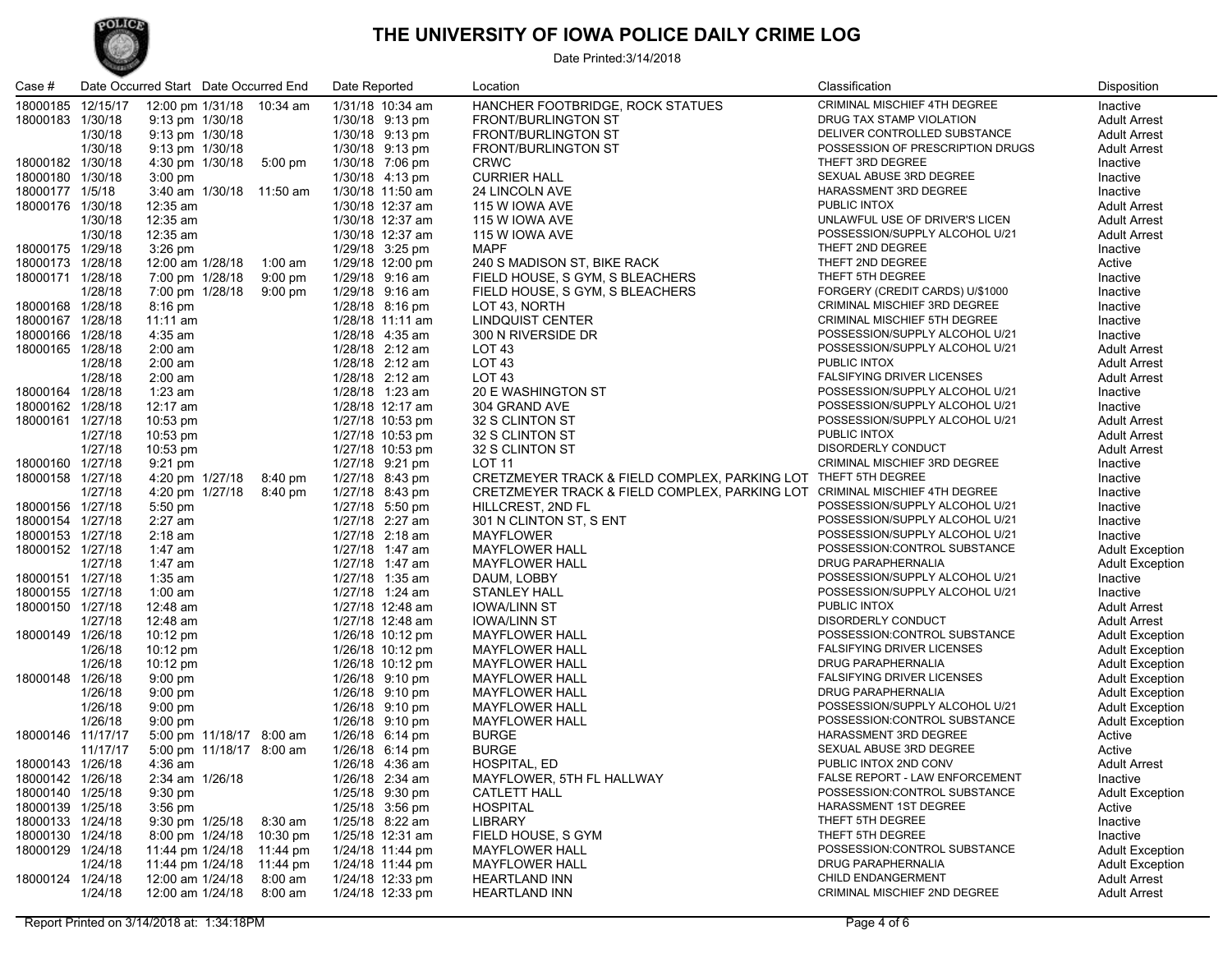

### **THE UNIVERSITY OF IOWA POLICE DAILY CRIME LOG**

#### Date Printed:3/14/2018

| Case #            |         | Date Occurred Start Date Occurred End |                   | Date Reported    | Location                       | Classification                                            | Disposition            |
|-------------------|---------|---------------------------------------|-------------------|------------------|--------------------------------|-----------------------------------------------------------|------------------------|
| 18000124 1/24/18  |         | 12:00 am 1/24/18                      | $8:00$ am         | 1/24/18 12:33 pm | <b>HEARTLAND INN</b>           | DOMESTIC ASSAULT W/DANG WEAPON OR W/INT<br><b>SER INJ</b> | <b>Adult Arrest</b>    |
| 18000123 1/24/18  |         | 6:00 am 1/24/18                       | 8:33 am           | 1/24/18 8:33 am  | <b>CDD</b>                     | DOMESTIC ASSAULT W/DANG WEAPON OR W/INT<br><b>SER INJ</b> | <b>Adult Arrest</b>    |
|                   | 1/24/18 | 6:00 am 1/24/18                       | 8:33 am           | 1/24/18 8:33 am  | <b>CDD</b>                     | <b>CRIMINAL MISCHIEF 4TH DEGREE</b>                       | <b>Adult Arrest</b>    |
|                   | 1/24/18 | 6:00 am 1/24/18                       | 8:33 am           | 1/24/18 8:33 am  | <b>CDD</b>                     | CHILD ENDANGERMENT                                        | <b>Adult Arrest</b>    |
|                   | 1/24/18 | 6:00 am 1/24/18                       | 8:33 am           | 1/24/18 8:33 am  | <b>CDD</b>                     | <b>FALSE IMPRISONMENT</b>                                 | <b>Adult Arrest</b>    |
|                   | 1/24/18 | 6:00 am 1/24/18                       | 8:33 am           | 1/24/18 8:33 am  | <b>CDD</b>                     | DOMESTIC ASSAULT - SIMPLE                                 | <b>Adult Arrest</b>    |
| 18000121 1/23/18  |         | 11:20 pm 1/23/18                      | 11:20 pm          | 1/23/18 11:20 pm | <b>BURGE HALL</b>              | POSSESSION:CONTROL SUBSTANCE                              | <b>Adult Exception</b> |
| 18000119 1/23/18  |         | 12:43 pm                              |                   | 1/23/18 12:43 pm | <b>HOSPITAL</b>                | <b>PUBLIC INTOX</b>                                       | <b>Adult Arrest</b>    |
| 18000118 1/15/18  |         | 12:00 am 1/19/18                      | 8:00 am           | 1/23/18 12:33 pm | 108 RIVER ST                   | CRIMINAL MISCHIEF 5TH DEGREE                              | Inactive               |
| 18000115 1/22/18  |         | 5:00 pm 1/23/18                       | 8:50 am           | 1/23/18 8:51 am  | 5 W JEFFERSON ST               | CRIMINAL MISCHIEF 5TH DEGREE                              | Inactive               |
| 18000114 1/20/18  |         | 11:00 am 1/20/18                      | $1:00$ pm         | 1/22/18 11:46 am | <b>CARVER HAWKEYE ARENA</b>    | THEFT 5TH DEGREE                                          | Inactive               |
| 18000111 1/22/18  |         | 12:31 am 1/22/18                      |                   | 1/22/18 12:31 am | <b>STANLEY</b>                 | <b>ASSAULT - SIMPLE</b>                                   | <b>Adult Arrest</b>    |
| 18000109 1/21/18  |         | $3:22$ pm                             |                   | 1/21/18 3:22 pm  | <b>RIENOW HALL</b>             | POSSESSION:CONTROL SUBSTANCE                              | <b>Adult Exception</b> |
| 18000108 1/21/18  |         | $1:13$ am                             |                   | 1/21/18 1:13 am  | <b>CLINTON/BURLINGTON</b>      | CITY, PUBLIC URINATION & DEFECATION                       | <b>Adult Arrest</b>    |
| 18000107 1/21/18  |         | 12:50 am                              |                   | 1/21/18 12:50 am | <b>SLATER, LOBBY</b>           | POSSESSION/SUPPLY ALCOHOL U/21                            | Inactive               |
| 18000106 1/20/18  |         | 6:42 pm                               |                   | 1/20/18 8:04 pm  | HOSPITAL, CHILDRENS HOSPITAL   | <b>ASSAULT - SIMPLE</b>                                   | Inactive               |
| 18000105 1/5/18   |         | 8:00 pm 1/20/18                       | 4:30 pm           | 1/20/18 4:59 pm  | HOSPITAL RAMP II               | <b>CRIMINAL MISCHIEF 4TH DEGREE</b>                       | Active                 |
| 18000101 1/19/18  |         | 7:00 pm 1/19/18                       | $8:00$ pm         | 1/20/18 12:41 pm | <b>FIELD HOUSE</b>             | ASSAULT C/INJURY                                          | Inactive               |
| 18000102 1/20/18  |         | 12:35 pm                              |                   | 1/20/18 12:35 pm | <b>UCC</b>                     | HARASSMENT 3RD DEGREE                                     | Inactive               |
| 18000099 1/20/18  |         | $2:15$ am                             |                   | 1/20/18 2:15 am  | WASHINGTON/DUBUQUE             | PUBLIC INTOX                                              | <b>Adult Arrest</b>    |
|                   | 1/20/18 | $2:15$ am                             |                   | 1/20/18 2:15 am  | WASHINGTON/DUBUQUE             | CITY, PUBLIC URINATION & DEFECATION                       | <b>Adult Arrest</b>    |
|                   | 1/20/18 | $2:15$ am                             |                   | 1/20/18 2:15 am  | WASHINGTON/DUBUQUE             | POSSESSION/SUPPLY ALCOHOL U/21                            | <b>Adult Arrest</b>    |
|                   | 1/20/18 | $2:15$ am                             |                   | 1/20/18 2:15 am  | WASHINGTON/DUBUQUE             | INTERFERENCE W/OFFICIAL ACTS                              | <b>Adult Arrest</b>    |
| 18000098 1/20/18  |         | 12:31 am                              |                   | 1/20/18 12:31 am | <b>DAUM</b>                    | POSSESSION/SUPPLY ALCOHOL U/21                            | Inactive               |
| 18000097 1/19/18  |         | 10:03 pm                              |                   | 1/19/18 10:03 pm | <b>CURRIER</b>                 | POSSESSION/SUPPLY ALCOHOL U/21                            | Inactive               |
| 18000094 1/19/18  |         | 3:59 pm 1/19/18                       | $6:00 \text{ pm}$ | 1/19/18 3:59 pm  | <b>IMU</b>                     | THEFT 4TH DEGREE                                          | Inactive               |
| 18000093 1/19/18  |         | 8:00 am 1/19/18                       | 1:15 pm           | 1/19/18 2:33 pm  | 125 W WASHINGTON ST            | THEFT 5TH DEGREE                                          | Inactive               |
| 18000090 1/19/18  |         | 4:26 am                               |                   | 1/19/18 4:26 am  | <b>KUM AND GO</b>              | PUBLIC INTOX                                              | <b>Adult Arrest</b>    |
|                   | 1/19/18 | 4:26 am                               |                   | 1/19/18 4:26 am  | <b>KUM AND GO</b>              | POSSESSION/SUPPLY ALCOHOL U/21                            | <b>Adult Arrest</b>    |
| 18000089 1/19/18  |         | $2:00 \text{ am}$                     |                   | 1/19/18 2:00 am  | <b>BURGE</b>                   | POSSESSION/SUPPLY ALCOHOL U/21                            | Inactive               |
| 18000088 1/19/18  |         | 1:57 am                               |                   | 1/19/18 1:57 am  | <b>CATLETT</b>                 | POSSESSION/SUPPLY ALCOHOL U/21                            | Inactive               |
| 18000304 1/18/18  |         | 2:30 pm 2/19/18                       | $4:30 \text{ pm}$ | 1/18/18 5:02 pm  | <b>MAPF</b>                    | THEFT 3RD DEGREE                                          | Inactive               |
| 18000087 1/18/18  |         | 2:50 pm 1/18/18                       | $5:02$ pm         | 1/18/18 5:02 pm  | <b>HOSPITAL</b>                | THEFT 3RD DEGREE                                          | Inactive               |
| 18000083 7/1/17   |         | 6:00 am 1/18/18                       | $8:00$ am         | 1/18/18 11:40 am | 3633 LYNBROOK DR NE            | <b>STALKING</b>                                           | Inactive               |
| 18000078 1/17/18  |         | 11:23 pm 1/18/18                      | 12:00 am          | 1/17/18 11:23 pm | HANCHER FOOTBRIDGE WEST        | UNLAWFUL USE OF DRIVER'S LICEN                            | <b>Adult Arrest</b>    |
|                   | 1/17/18 | 11:23 pm 1/18/18                      | 12:00 am          | 1/17/18 11:23 pm | HANCHER FOOTBRIDGE WEST        | POSSESSION:CONTROL SUBSTANCE                              | <b>Adult Arrest</b>    |
|                   | 1/17/18 | 11:23 pm 1/18/18                      | 12:00 am          | 1/17/18 11:23 pm | <b>HANCHER FOOTBRIDGE WEST</b> | <b>FALSIFYING DRIVER LICENSES</b>                         | <b>Adult Arrest</b>    |
|                   | 1/17/18 | 11:23 pm 1/18/18                      | 12:00 am          | 1/17/18 11:23 pm | HANCHER FOOTBRIDGE WEST        | <b>DRUG PARAPHERNALIA</b>                                 | <b>Adult Arrest</b>    |
| 18000077 1/17/18  |         | 9:07 pm 1/17/18                       | 10:17 pm          | 1/17/18 11:08 pm | <b>FIELD HOUSE</b>             | THEFT 5TH DEGREE                                          | Inactive               |
| 18000076 1/14/18  |         | 10:50 pm 1/15/18                      | 7:30 am           | 1/17/18 7:49 pm  | <b>HOSPITAL, 1JPW</b>          | THEFT 5TH DEGREE                                          | Inactive               |
| 18000071 1/17/18  |         | 1:45 am 1/17/18                       | $2:00$ am         | 1/17/18 3:43 am  | <b>OFF CAMPUS</b>              | SEXUAL ABUSE 3RD DEGREE                                   | Inactive               |
| 18000070 1/17/18  |         | 1:41 am                               |                   | 1/17/18 1:41 am  | <b>MAYFLOWER HALL</b>          | POSSESSION:CONTROL SUBSTANCE                              | Inactive               |
|                   | 1/17/18 | 1:41 am                               |                   | 1/17/18 1:41 am  | <b>MAYFLOWER HALL</b>          | <b>DRUG PARAPHERNALIA</b>                                 | Inactive               |
| 18000067 12/31/17 |         | 12:00 am 1/15/18                      | 8:15 am           | 1/16/18 7:34 am  | <b>UCC, PUBLIC SAFETY</b>      | HARASSMENT 2ND DEGREE                                     | Inactive               |
| 18000063 1/14/18  |         | 9:30 pm 1/15/18                       | $6:15$ pm         | 1/15/18 5:36 pm  | <b>HILLCREST HALL</b>          | THEFT 5TH DEGREE                                          | Inactive               |
| 18000060 1/10/18  |         | $9:00$ am $1/10/18$                   | 11:00 am          | 1/15/18 9:36 am  | <b>BIOLOGY BUILDING</b>        | THEFT 3RD DEGREE                                          | Inactive               |
| 18000062 1/15/18  |         | 11:02 am                              |                   | 1/15/18 12:00 am | IMU, IOWA HOUSE HOTEL          | POSSESSION:CONTROL SUBSTANCE                              | Inactive               |
|                   | 1/15/18 | 11:02 am                              |                   | 1/15/18 12:00 am | IMU, IOWA HOUSE HOTEL          | DRUG PARAPHERNALIA                                        | Inactive               |
| 18000058 1/14/18  |         | $9:03$ pm                             |                   | 1/14/18 9:00 pm  | PETERSEN HALL                  | DRUG PARAPHERNALIA<br>POSSESSION:CONTROL SUBSTANCE        | <b>Adult Exception</b> |
|                   | 1/14/18 | $9:03$ pm                             |                   | 1/14/18 9:00 pm  | PETERSEN HALL                  |                                                           | <b>Adult Exception</b> |
| 18000057 1/14/18  |         | 12:59 am                              |                   | 1/14/18 12:59 am | <b>RIENOW HALL</b>             | POSSESSION:CONTROL SUBSTANCE                              | <b>Adult Exception</b> |
|                   | 1/14/18 | 12:59 am                              |                   | 1/14/18 12:59 am | <b>RIENOW HALL</b>             | <b>DRUG PARAPHERNALIA</b>                                 | <b>Adult Exception</b> |